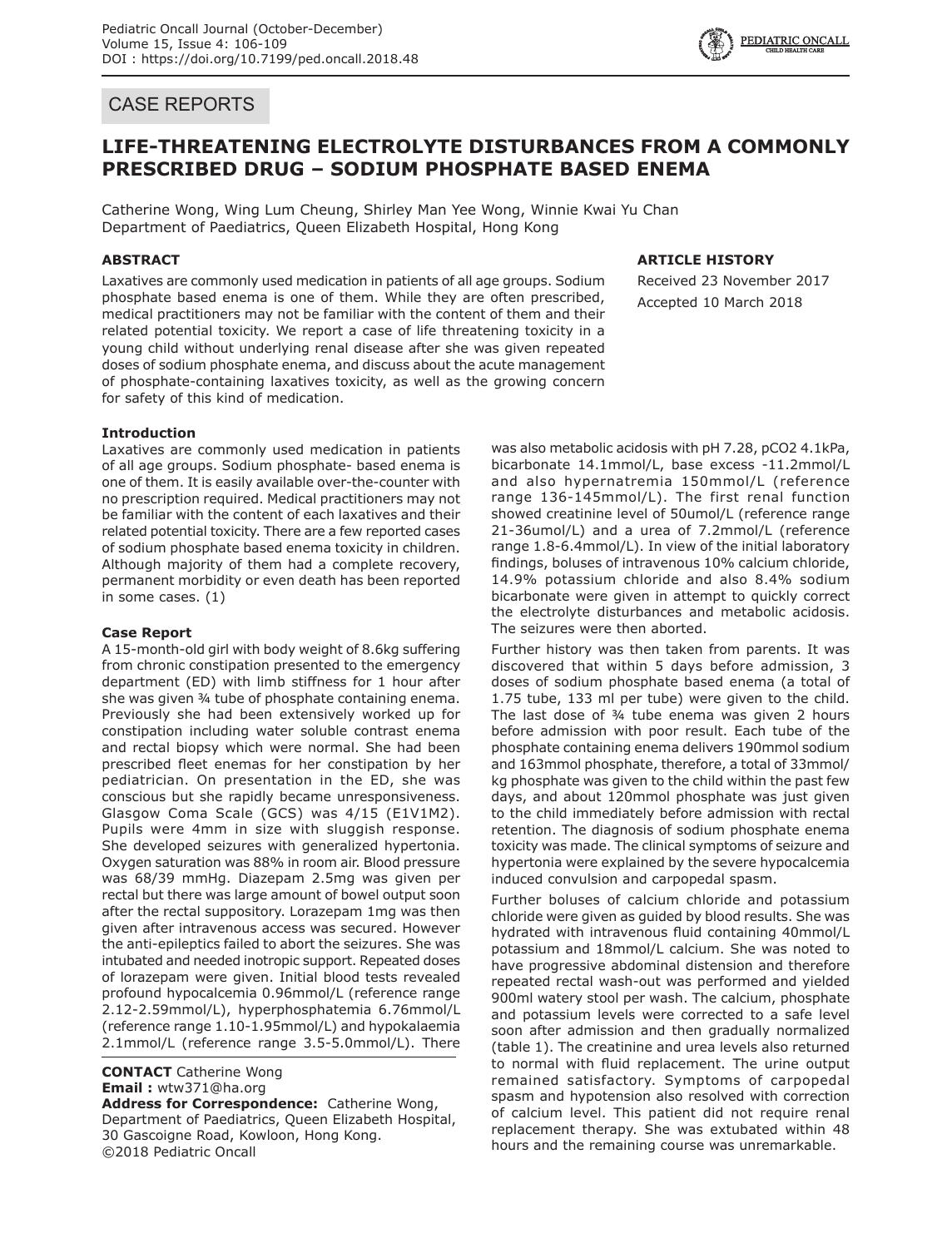| Time since admission | 1hr     | 3hr    | 5hr  | 9hr  | 16hr   | 22hr   | 27hr   | 34hr   | Normal reference<br>range |
|----------------------|---------|--------|------|------|--------|--------|--------|--------|---------------------------|
| Na (mmol/L)          | 150     | 151    | 149  | 149  | 148    | 147    | 151    | 147    | 136-145mmol/L             |
| $K$ (mmol/L)         | 2.1     | 2.2    | 2.2  | 2.5  | 3.3    | 3.5    | 3.4    | 4.2    | 3.5-5.0mmol/L             |
| Ca (mmol/L)          | 0.96    | 1.19   | 1.54 | 1.56 | 1.59   | 1.87   | 1.91   | 2.05   | 2.12-2.59mmol/L           |
| $iCa2+(mmol/L)$      | 0.46    | 0.64   | 0.75 | 0.82 | 0.92   | 1.02   | 1.04   | 1.14   | 1.13-1.32mmol/L           |
| PO4 (mmol/L)         | 6.76    | 2.36   | 2.11 | 1.57 | 1.01   | 0.80   | 0.70   | 0.66   | 1.10-1.95mmol/L           |
| $Mq$ (mmol/L)        | 0.63    | 0.63   | 0.64 | 0.64 | 1.00   | 0.96   | 0.91   | 0.87   | 0.7-0.95mmol/L            |
| Creatinine (umol/L)  | 50      | 33     | 26   | 23   | 22     | 18     | 21     | 16     | 21-36umol/L               |
| Urea (mmol/L)        | 7.2     | 5.5    | 5.0  | 4.1  | 3.1    | 2.4    | 2.1    | 1.7    | 1.8-6.4mmol/L             |
| рH                   | 7.28    | 7.41   | 7.43 | 7.44 | 7.38   | 7.41   | 7.46   | 7.42   | $7.35 - 7.45$             |
| Base excess (mmol/L) | $-11.2$ | $-1.0$ | 1.0  | 0.1  | $-4.8$ | $-5.6$ | $-0.8$ | $-1.2$ | $-2.0 - 2.0$ mmol/L       |
| $HCO2$ - (mmol/L)    | 14.1    | 23.6   | 25.0 | 23.9 | 19.3   | 17.6   | 22.2   | 22.6   | 22-26mmol/L               |

**Table 1.** Laboratory findings of renal function and electrolytes levels at intervals after admission

Note: Na- Sodium; K- Potassium; Ca- Calcium; iCa<sup>2+</sup>- Ionised calcium; PO4- Phosphate; Mg- Magnesium;  $HCO<sub>3</sub>$ - Bicarbonate.

Table 2. Different preparations of osmotic laxatives. The electrolyte content, recommended paediatric dosage and mechanism of action. (12-13)

| Drug                | Content                                                                                                                                                                         | Dosage<br>form | Paediatric<br>dosage                                                                                                                                        | Mechanism of action                                                                                                                                                                                                                                                 | Remarks                                                                                                                                                                                                                                                                                                                   |
|---------------------|---------------------------------------------------------------------------------------------------------------------------------------------------------------------------------|----------------|-------------------------------------------------------------------------------------------------------------------------------------------------------------|---------------------------------------------------------------------------------------------------------------------------------------------------------------------------------------------------------------------------------------------------------------------|---------------------------------------------------------------------------------------------------------------------------------------------------------------------------------------------------------------------------------------------------------------------------------------------------------------------------|
| Lactulose<br>Liquid | 100ml contains:<br>- 67g lactulose<br>- <10g galactose<br>- <6g lactose                                                                                                         | Liquid         | 1-11 months:<br>2.5ml BD<br>$1-4$ years:<br>2.5-10ml BD<br>$5-17$ years:<br>5-20ml BD                                                                       | Being a synthetic<br>disaccharide, lactulose<br>is not absorbed in<br>the small intestine<br>nor broken down by<br>enzymes. Therefore,<br>it is retained in<br>the colon for water<br>absorption through<br>osmosis, leading<br>to the formation of<br>softer stool | Caution in lactose<br>intolerant patients                                                                                                                                                                                                                                                                                 |
| Sodium<br>phosphate | 133ml<br>1 bottle contains:<br>- 19g monobasic<br>sodium phosphate<br>- 7g dibasic<br>sodium phosphate<br>Sodium content<br>per delivered<br>dose: $4.4q$                       | Enema          | Avoid in<br>Children $<$ 2<br>years old<br>2-5 years: 1/4<br>bottle daily<br>$5-11$ years: $1/2$<br>bottle daily<br>12 years or<br>older: 1 bottle<br>daily | Promotes evacuation<br>of the bowel by<br>increasing bulk<br>volume and water<br>content of stool                                                                                                                                                                   | FDA received reports<br>of severe dehydratior<br>and changes in<br>serum electrolytes<br>levels from taking<br>more than the<br>recommended dose<br>of sodium phosphate<br>products, resulting<br>in serious adverse<br>effects on organs,<br>such as the kidneys<br>and hear, and in<br>some cases resulting<br>in death |
|                     | Children Enema<br>66.6ml<br>1 bottle contains:<br>- 9.5g monobasic<br>sodium phosphate<br>- 3.5g dibasic<br>sodium phosphate<br>Sodium content<br>per delivered<br>dose: $2.2g$ |                | Avoid in<br>children $<$ 2<br>years old<br>$2 - 5$ years: $1/2$<br>bottle daily<br>5-11 years: 1<br>bottle daily                                            |                                                                                                                                                                                                                                                                     |                                                                                                                                                                                                                                                                                                                           |

-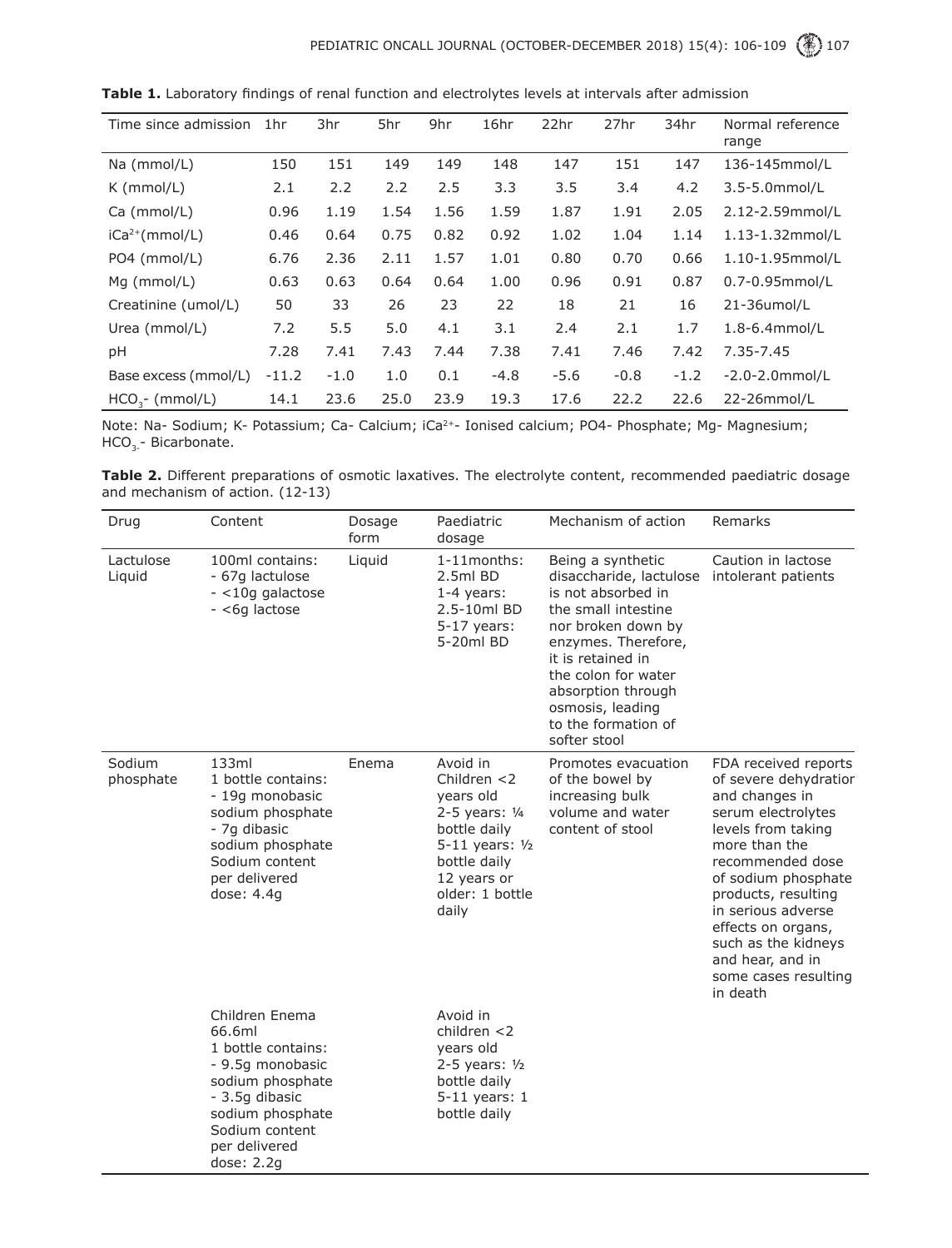## 108 (.) PEDIATRIC ONCALL JOURNAL (OCTOBER-DECEMBER 2018) 15(4): 106-109

| Drug                       | Content                                                                                                                                                                                       | Dosage<br>form                    | Paediatric<br>dosage                                                                                                                                                                                                                | Mechanism of action                                                                                                                                                                                                                                | Remarks |
|----------------------------|-----------------------------------------------------------------------------------------------------------------------------------------------------------------------------------------------|-----------------------------------|-------------------------------------------------------------------------------------------------------------------------------------------------------------------------------------------------------------------------------------|----------------------------------------------------------------------------------------------------------------------------------------------------------------------------------------------------------------------------------------------------|---------|
|                            | Phospho-Soda<br><b>Buffered Saline</b><br>Mixture 45ml<br>Each 15ml<br>contains:<br>- 7.2g monobasic<br>sodium phosphate<br>- 2.7g dibasic<br>sodium phosphate                                | Liquid                            | Avoid in<br>children $<$ 5<br>years old<br>5-9 years:<br>7.5ml per<br>dose, max 1<br>dose per day<br>$10-11$ years:<br>15ml per<br>dose, max 1<br>dose per day<br>12 years or<br>older: 15ml<br>per dose, max<br>3 doses per<br>day |                                                                                                                                                                                                                                                    |         |
| Sodium<br>citrate<br>enema | Each 5ml tube<br>contains:<br>- 450mg Sodium<br>citrate<br>- 45mg Sodium<br>laurylsulfoacetate<br>- 3.125g Sorbitol<br>Also contains<br>glycerol, sorbic<br>acid and purified<br>water to 5ml | Enema                             | Neonate: 1ml<br>per kg<br>$<$ 3 years: $1/2$<br>tube<br>3 years or<br>older: 1 tube                                                                                                                                                 | It is a fast acting<br>enema which works<br>to soften bowel<br>motions and gently<br>assist bowel emptying<br>without irritating the<br>lining of the bowel                                                                                        |         |
| Polyethylene<br>glycol     | 4000 Powder 10g/<br>sachet                                                                                                                                                                    | Powder<br>for re-<br>constitution | Recommended<br>in Children<br>>8years:<br>1-2 sachets<br>daily,<br>preferably<br>taken as a<br>single dose in<br>the morning                                                                                                        | High molecular weight<br>(4000) macrogols are<br>long linear polymers<br>which retain water<br>molecules by means<br>of hydrogen bonds.<br>When administered by<br>the oral route, they<br>lead to an increase in<br>volume of intestinal<br>fluid |         |

### **Discussion**

Our patient had an alarming presentation of acute phosphate intoxication from the use of osmotic sodium phosphate based enema. The clinical symptoms including change in level of consciousness, carpopedal spasm, seizure and hypotension are due to severe hypocalcemia secondary to hyperphosphatemia. Metabolic acidosis is a consistent feature in severe hyperphosphatemia, and it may occur as the kidneys attempt to excrete the excessive phosphate load even in the absence of seizure or cardiac arrest. (2) It may be resulted from excessive bicarbonate loss from diarrhea, and the excessive phosphate may also be present in form of inorganic acids in the body. Hypokalaemia has been reported in other cases of phosphate enema intoxication in both adults and pediatric patients as well. (3-4,8) In our case it is likely due to the excessive gastrointestinal loss resulted from the osmotic enema, as evident by the large amount of watery stool from rectal wash-out. Other mechanism of hypokalemia, may be related to the increased renal potassium loss due to secondary hyperaldosteronism in response to intravascular volume contraction. (4)

Excessive gastrointestinal fluid loss can account for the hypernatremia caused by dehydration, and the excessive sodium load from the enema.

The management of toxicity resulting from phosphatecontaining enema involves avoiding further absorption of enema from gastrointestinal tract, increasing rate of elimination of excessive phosphate load from body and also correction of the significantly deranged electrolytes levels. Rectal wash out should be performed as soon as possible, especially when there is suspicion of enema retention. Phosphate elimination can be promoted by aggressive hydration and diuresis. In case of preexisting renal impairment, renal replacement therapy may need to be considered as well. While intravenous boluses of calcium are important to quickly correct the life-threatening hypocalcaemia level, caution has to be taken as it can cause metastatic calcification and acute renal failure due to calcium-phosphate crystals precipitation in renal tubules in the background of hyperphosphatemia. Correction of metabolic acidosis with intravenous sodium bicarbonate has to be considered cautiously too, as increasing alkalosis can result in further lowering of ionised calcium level as